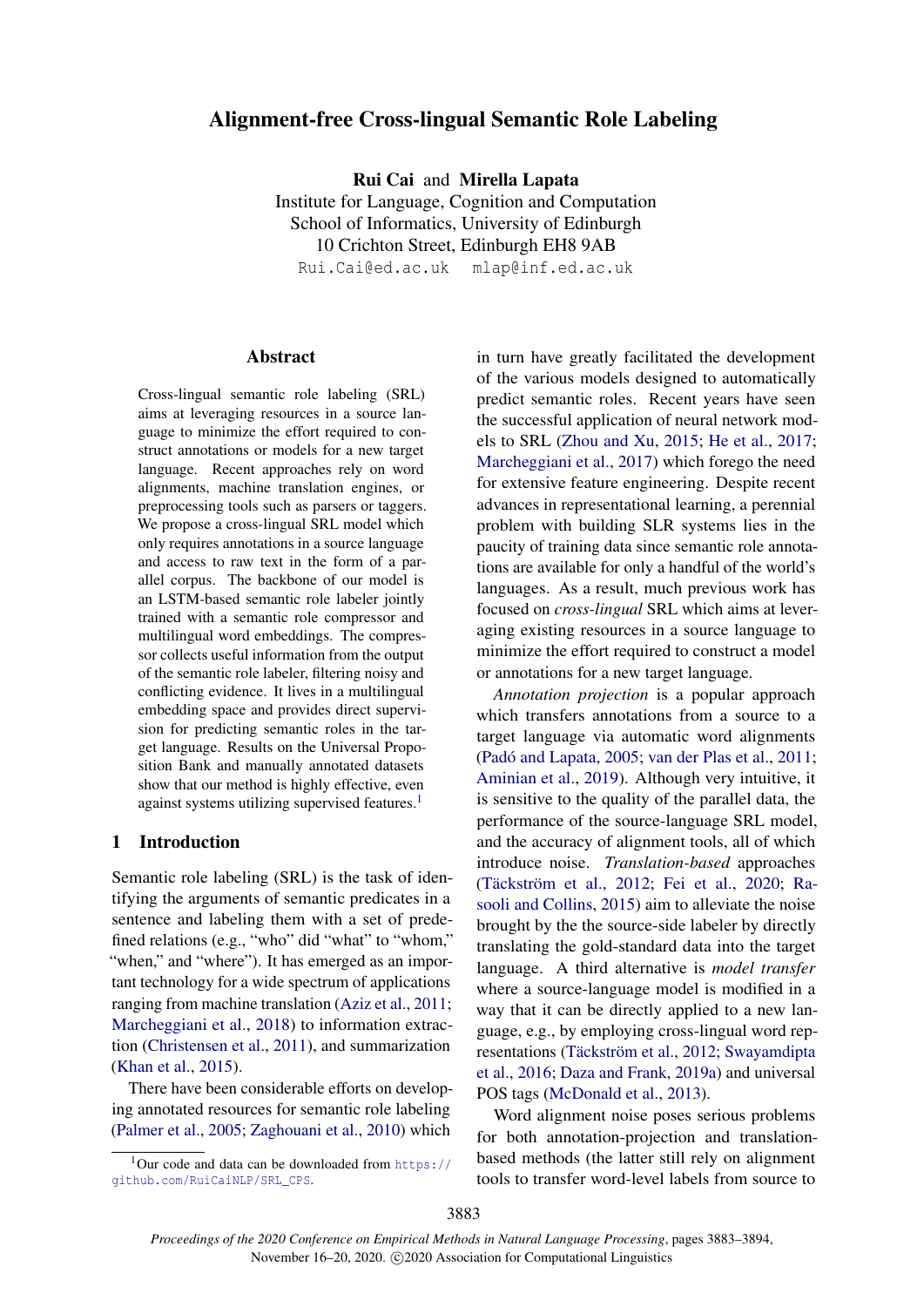target). For example, there could be many-to-one alignments, leading to semantic role conflicts in the target language. Some form of filtering is often introduced to reduce the impact of this noise, e.g., parallel sentence pairs are discarded according to projection density [\(Aminian et al.,](#page-8-2) [2019\)](#page-8-2) or alignment confidence [\(Fei et al.,](#page-9-4) [2020\)](#page-9-4). In addition, translation-based approaches rely on high performance translation engines, which are often trained on large-scale parallel corpora. Unfortunately, neither adequate MT nor high-quality parallel data can be guaranteed when dealing with low-resource languages. Model transfer is an appealing alternative, however, it relies on accurate features based on lemmas, POS tags, and syntactic parse trees [\(Kozhevnikov and Titov,](#page-9-6) [2013;](#page-9-6) [Fei et al.,](#page-9-4) [2020\)](#page-9-4) which are themselves obtained with access to additional annotation. It is not realistic to assume that treebank-style resources will be available for low-resource languages.

In this paper, we propose a novel method for cross-lingual SRL which does not rely on word alignments, machine translation or pre-processing tools such as parsers or taggers. Aside from semantic role annotations in the source language, we only assume access to raw text in the form of a parallel corpus. The backbone of our model is an LSTM-based semantic role labeler jointly trained with multi-lingual word embeddings and a semantic role compressor. The compressor distills useful information pertaining to arguments, predicates and their roles from the output of the semantic role labeler (e.g., by automatically filtering unrelated or conflicting information). Importantly, the compressor lives in a multilingual space and can provide direct supervision for predicting semantic roles in the target language, sidestepping intermediaries like word-level alignments and machine translation.

For evaluation, we make use of several multilingual benchmarks. These include the Universal Proposition Bank (UPB; [Akbik et al.](#page-8-3) [2016\)](#page-8-3), a recently released resource which contains semiautomatically created annotations under a unified labeling scheme for several languages, and a French corpus [\(van der Plas et al.,](#page-10-9) [2010\)](#page-10-9) which follows PropBank-style annotations [\(Palmer et al.,](#page-10-0) [2005\)](#page-10-0). We also release two additional manually labeled resources in Chinese and German, which we hope will be useful for future research.<sup>[2](#page-1-0)</sup> Ex-

<span id="page-1-0"></span> $^{2}$ Our annotations are available from https://qithub. [com/RuiCaiNLP/ZH\\_DE\\_Datasets](https://github.com/RuiCaiNLP/ZH_DE_Datasets).

perimental results show that our method is highly effective across languages and annotation schemes, even compared against systems making use of supervised features.

Our contributions can be summarizes as follows: (a) we propose a knowledge-lean model which does not rely on alignments, machine translation or sophisticated linguistic preprocessing; (b) we introduce the concept semantic role compressor which is important at filtering noisy information and can be potentially useful for other crosslingual tasks (e.g., dependency parsing); (3) we release two manually annotated datasets which will further advance cross-lingual semantic role labeling complementing previous work [\(Aminian et al.,](#page-8-2) [2019;](#page-8-2) [Fei et al.,](#page-9-4) [2020\)](#page-9-4) which reports result on semi-automatically created annotations).

# 2 Model

Figure [1](#page-2-0) provides a schematic overview of our model. We assume we have access to semantic role annotations in a source language (e.g., English) and a parallel corpus of source-target sentences (e.g., English-French). Our model is jointly trained to predict semantic roles in the source *and* target languages. It has two main components, namely a semantic role *labeler*, and a semantic role *compressor*. The role labeler consists of:

- an input layer which takes *multilingual* word embeddings and predicate indicator embeddings as input;
- a bidirectional LSTM (BiLSTM) encoder which takes as input the representation of each word in a sentence and produces contextdependent representations;
- a biaffine scorer to calculate the score of each semantic role for each word.

While the semantic role compressor consists of:

- an input layer which again combines multilingual word embeddings and semantic role distributions for each word in the sentence;
- a bidirectional LSTM (BiLSTM) encoder which produces compressed semantic role information for an input sentence;
- a biaffine scorer which calculates the similarity between compressed representations of semantic roles and input words.

In the following sections we describe these two components more formally.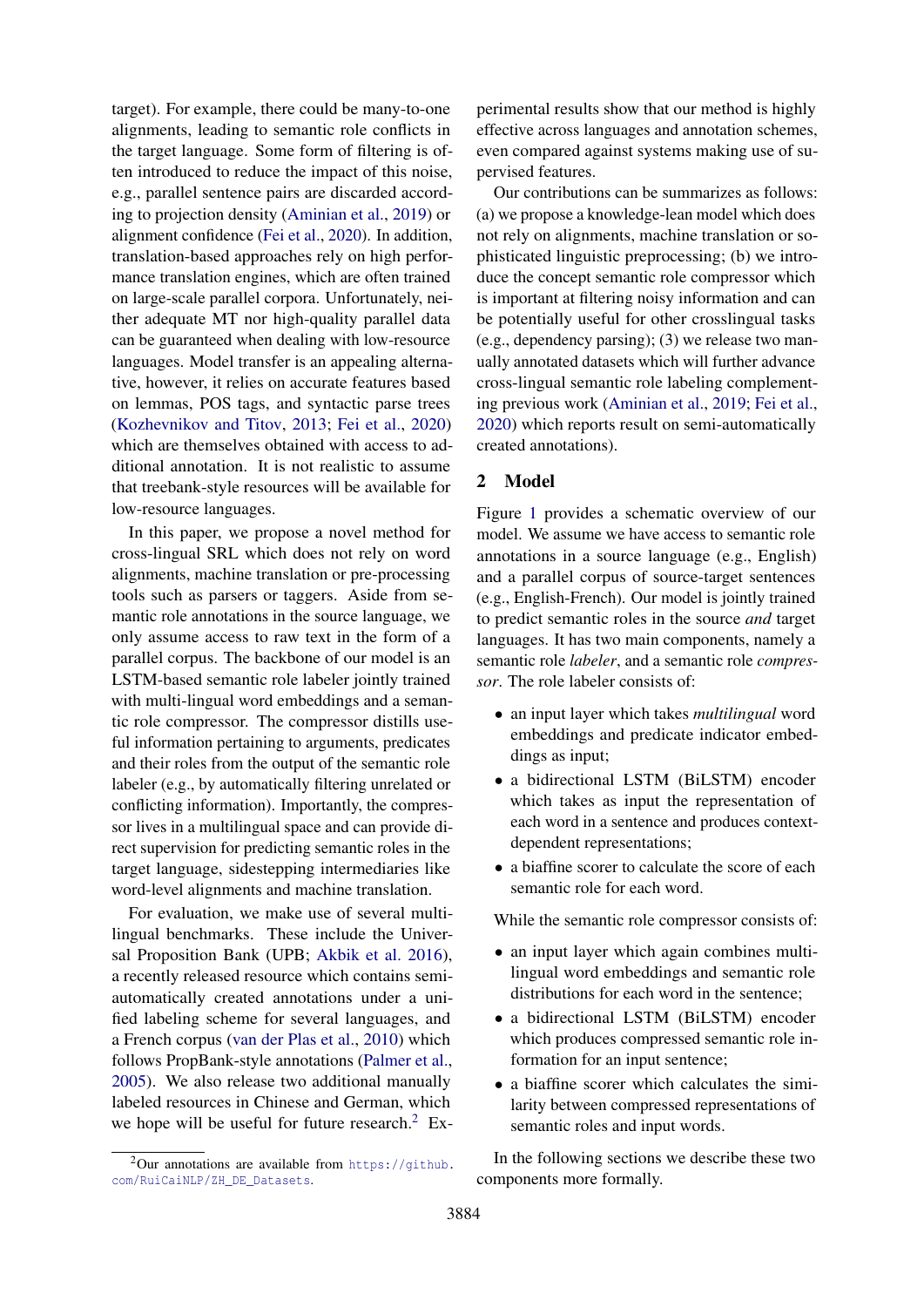<span id="page-2-0"></span>

Figure 1: Model overview: semantic role labeler (left-bottom) and semantic role compressor (left-top). The righttop part presents the process of decompression after obtaining *R*. The right-bottom part illustrates cross-lingual training given an English-French sentence pair ( $S^S$  and  $S^T$ ) from the Europarl parallel Corpus, where  $R^S$  and  $R^T$ are the output of the compressor taking  $S<sup>S</sup>$  and  $S<sup>T</sup>$  as input, respectively. Best viewed in color.

## 2.1 Semantic Role Labeler

Input Layer and Encoder For each sentence, the representation of *i*-th word  $w_i$  is the concatenation of *multilingual* contextualized word embeddings  $e_{w_i}^w$  and *predicate* indicator embedding  $e_{w_i}^p$ . The former are pretrained on a large-scale unlabeled corpus and their parameters stay frozen during the training of our model. Predicate embeddings are randomly initialized and updated constantly during model training. Unlike previous supervised SRL approaches [\(Roth and Lapata,](#page-10-10) [2016;](#page-10-10) [Cai and Lapata,](#page-8-4) [2019;](#page-8-4) [He et al.,](#page-9-7) [2019\)](#page-9-7), our model does not make use of any syntactic information (e.g., POS-tags, dependency relations) since we cannot assume it will be available for low-resource languages.

Following [Marcheggiani et al.](#page-9-3) [\(2017\)](#page-9-3), sentences are represented using a multi-layer bi-directional LSTM [\(Hochreiter and Schmidhuber,](#page-9-8) [1997\)](#page-9-8); the BiLSTM receives at time step *t* representation *x* for each word and recursively computes two hidden states, one for the forward pass  $(\vec{h}_t)$ , and another one for the backward pass  $(h_t)$ . Each word is the concatenation of its forward and backward LSTM state vectors  $h_t = \overrightarrow{h}_t \circ \overleftarrow{h}_t$ .

Biaffine Role Scorer Once the high-level BiL-STM encoder produces representations *h* for each word, two distinct non-linear transformations are applied to predicate  $w_p$  (being considered at the time) and word  $w_i$ , respectively:

$$
h'_{w_p} = f(W_p h_{w_p} + b_p)
$$
  
\n
$$
h'_{w_i} = f(W_w h_{w_i} + b_w)
$$
\n(1)

where  $f$  is a non-linear activation function (we use Leaky ReLu). The score  $s(r_j, h'_j)$  $w_i^{\prime}, h_i^{\prime}$  $\binom{m}{w_p}$  of semantic role  $r_i$  between current predicate  $w_p$  and word  $w_i$ is calculated as:

$$
s(r_j, h'_{w_i}, h'_{w_p}) = h'^{\top}_{w_i} W_{r_j} h'_{w_p}
$$
  
+  $U_{r_j} (h'_{w_i} \circ h'_{w_p}) + b_{r_j}$  (2)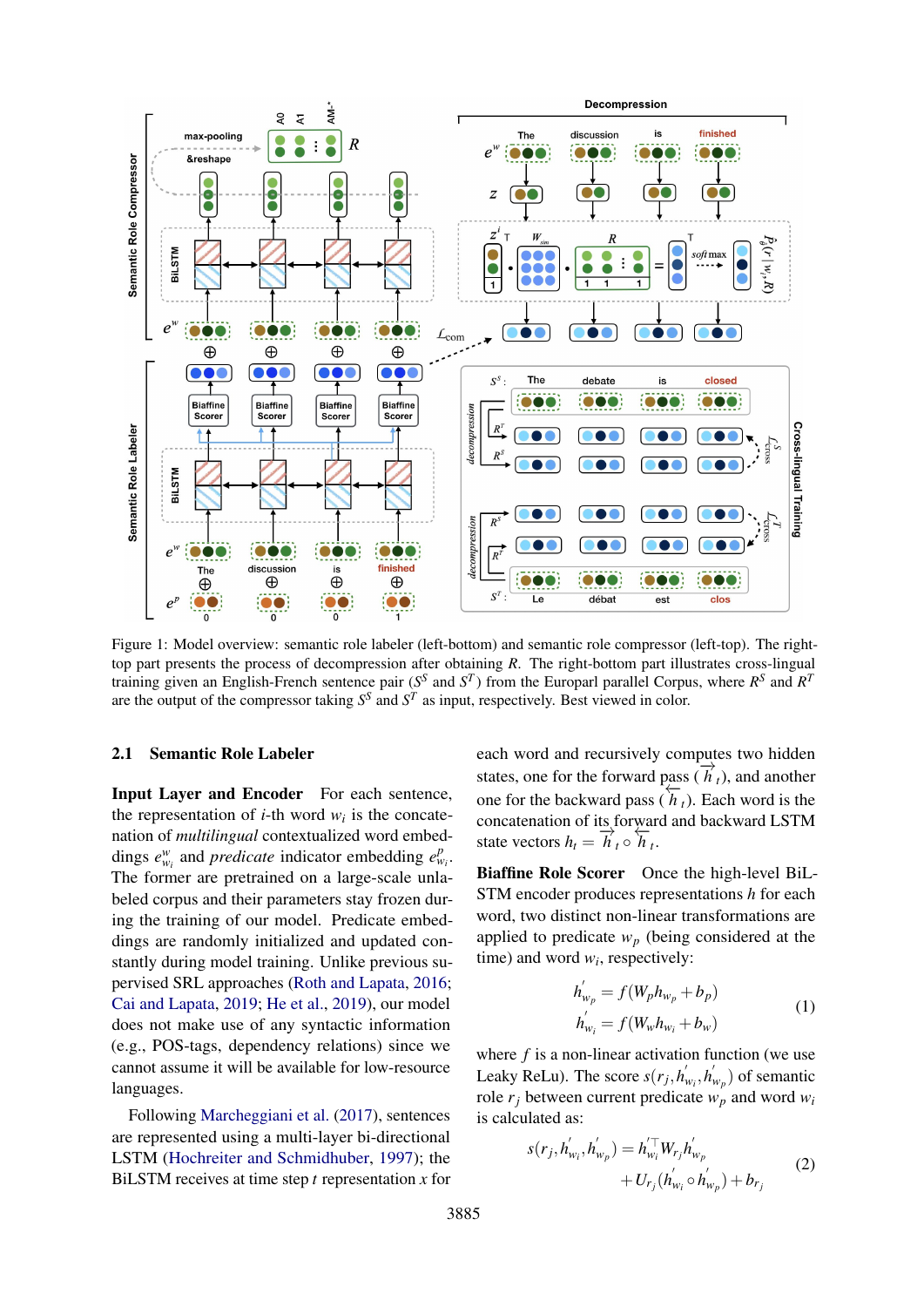where  $W_{r_j}$ ,  $U_{r_j}$ , and  $b_{r_j}$  are parameters specific to role *r<sup>j</sup>* , and are updated during training.

Both the binaffine role scorer and SRL encoder are illustrated in Figure [1](#page-2-0) (bottom left part).

Predicate Identification and Disambiguation The SRL labeler presented thus far assumes that predicates are known. Although in most SRL datasets predicates are explicitly annotated, such annotations are absent from unlabeled parallel data, and our model would need to automatically identify predicates if it were to be useful in practice. To this end, we run two modules on top of the sentence encoder in order to identify the predicate and disambiguate its senses. Each module is a multilayer perceptron (MLP) with a softmax layer, and is trained jointly with semantic role labeler.

#### 2.2 Semantic Role Compressor

The semantic role compressor operates over the output of the semantic role labeler; it aims to relate each semantic role to specific words and compress this information into a fixed-size matrix.

Semantic Information Compression Although the semantic role labeler produces a label for each word in the sentence, most words will bear the label "NULL", which indicates that they are not arguments of the predicate of interest. In order to provide useful supervision to the target language, we filter out information about non-argument words. Specifically, we compress the output of the semantic role labeler into a hidden representation which only records information about arguments. In theory, each semantic role appears no more than once in a sentence, so we propose to use a fixed-size matrix  $R \in \mathbb{R}^{n_r \times d_r}$  to represent compressed information, where  $n_r$  is the size of semantic role set, and  $d<sub>r</sub>$  denotes the length of hidden representation for each semantic role.

The semantic role compressor will bind word *w<sup>i</sup>* to its corresponding role. Like the semantic role labeler, the compressor also operates over word embeddings (see upper left part in Figure [1\)](#page-2-0); for sentence *S*, word  $w_i$  is represented by  $P_{\theta}(r|w_i, w_p, S) \circ$  $e_{w_i}^w$ , where  $e_{w_i}^w$  is the multilingual embedding of  $w_i$ , and  $P_{\theta}(r|w_i, w_p, S)$  is the probability distribution over roles produced by the semantic role labeler:

$$
P_{\theta}(r|w_i, w_p, S) = \text{softmax}\{s(r_1, h'_{w_i}, h'_{w_p}),
$$
  
..., $s(r_{n_r}, h'_{w_i}, h'_{w_p})\}$  (3)

where  $\theta$  are the parameters of the semantic role

labeler. Analogously to the semantic role labeler, a multi-layer BiLSTM yields sentence representations (see upper block in Figure [1\)](#page-2-0). At time step *t*, forward and backward hidden states  $\overrightarrow{h}_t$  and  $\overrightarrow{h}_t$ are concatenated and then fed to a non-linear layer. A max-pooling layer thereafter gathers global information from hidden features at each time step, and compresses them into a fixed-size vector:

$$
R = \max_{t=1}^{n} f(W_1[\overrightarrow{h}_t \circ \overleftarrow{h}_t] + b_1)
$$
 (4)

where  $W_1$  is a weight matrix,  $b_1$  is a bias term for the hidden state vector, and *n* is the length of sentence. For the sake of decompression (see next section), *R* is reshaped from a vector into a matrix with  $n_r$  rows and  $d_r$  columns (see very top in Figure [1,](#page-2-0) left side).

Decompression Semantic roles in a sentence can be obtained by combining compressed information in *R* with the multilingual embedding of each word, and this process is referred to as decompression. Concretely, for *i*-th word and *j*-th role, we use a biaffine scorer<sup>[3](#page-3-0)</sup> to calculate the similarity between  $e_{w_i}^w$  and  $R_j$ . We first perform a non-linear transformation for word embedding  $e_{w_i}^w$ :

$$
z_i = f(W_2 e_{w_i}^w + b_2)
$$
 (5)

where  $z_i$  contains hidden features for word  $w_i$ . And then, use a biaffine scorer to calculate the similarity score between  $z_i$  and  $R_j$ :

$$
\hat{s}(z_i, R_j) = z_i \top W_{sim} R_j + U_{sim}(z_i \circ R_j) + b_{sim}
$$
\n(6)

where *Wsim*, *Usim*, and *bsim* are parameters updated during training. For word  $w_i$ , the final probability distribution over semantic roles is obtained by applying a softmax operation on the scores of all semantic roles:

$$
\hat{P}_{\hat{\theta}}(r|w_i, R) = \text{softmax}\{\hat{s}(z_i, R_1), \dots, \hat{s}(z_i, R_{n_r})\}\tag{7}
$$

where  $\hat{\theta}$  are the parameters of the compressor. Figure [1](#page-2-0) (right upper part) illustrates decompression.

Gaussian Noise In order to improve the robustness of the compressor, we inject Gaussian noise to word embeddings. This is an effective regularization method [\(Liu et al.,](#page-9-9) [2019\)](#page-9-9) which improves

<span id="page-3-0"></span><sup>3</sup>The score for the label "NULL" is fixed to 0, as *R* does not record information for non-argument words.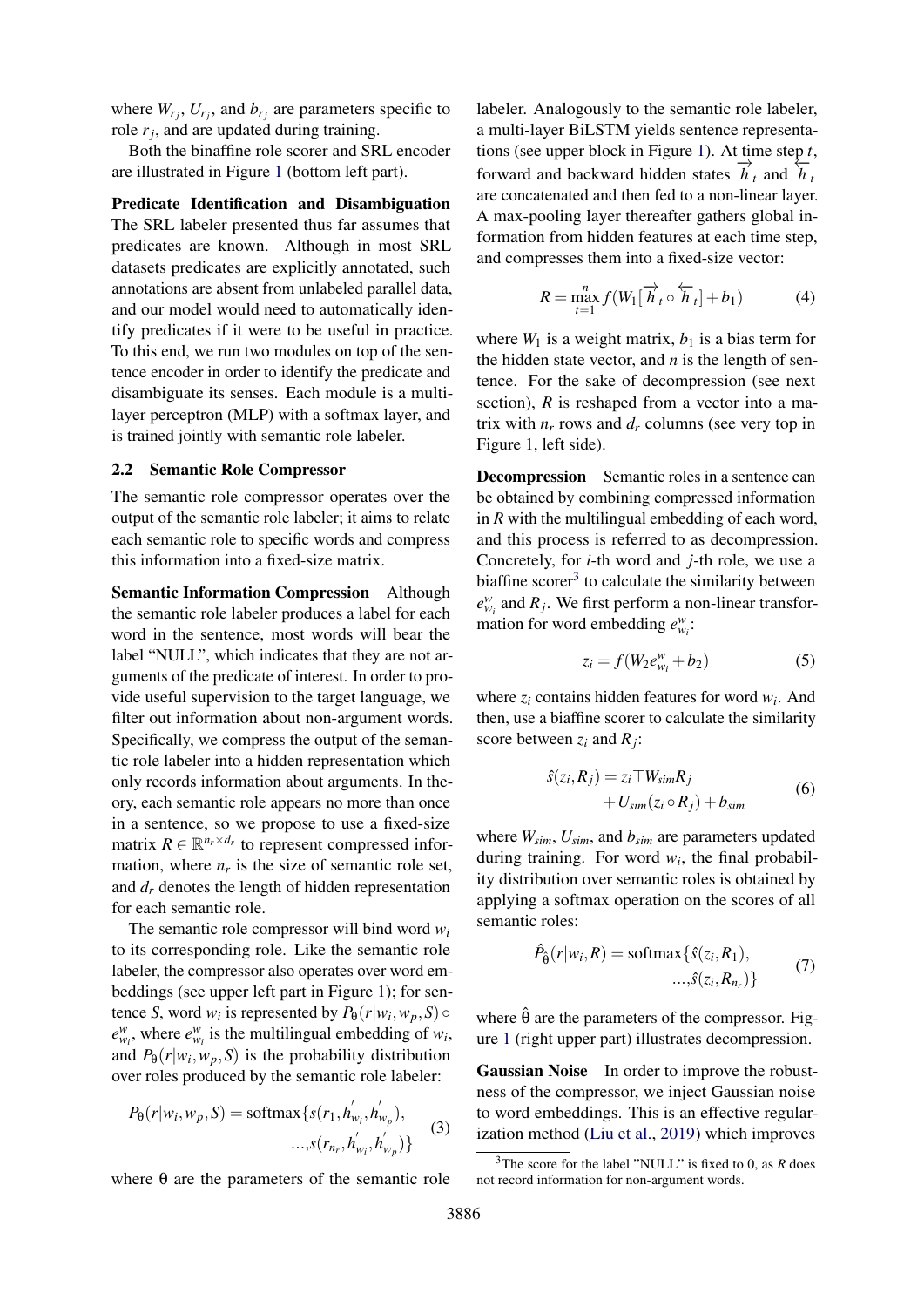the model's ability to generalize to unseen inputs from different languages. The final embeddings are:  $e^w = [e_{w_1}^w + N_1, ..., e_{w_n}^w + N_n]$ , where  $N \sim \mathcal{N}(0, 0.1I)$ and *n* is the length of the sentence.

# <span id="page-4-1"></span>2.3 Training

In our learning setting, semantic role annotations are only available in the source-language. We therefore rely on (unlabeled) parallel data to provide cross-lingual supervision for the target-language. During each iteration, we randomly select a batch from the annotated source-language for supervised training and a batch from the parallel data for crosslingual training.

Supervised Training We train the semantic role labeler in the source language in a supervised fashion, using a cross-entropy loss objective:

$$
\mathcal{L}_{ce} = \frac{1}{n} \sum_{i=1}^{n} t_i \log P_{\theta}(r|w_i, w_p, S) \tag{8}
$$

where *n* is the length of sentence and  $t_i \in \mathbb{R}^{n_r}$  are one-hot ground truth representations. When training the compressor network, the objective is defined as the KL-divergence between the input distribution (produced by semantic role labeler) and the output distribution of the compressor:

$$
\mathcal{L}_{\text{com}} = \frac{1}{n} \sum_{i=1}^{n} D(P_{\theta}(r|w_i, w_p, S), \hat{P}_{\hat{\theta}}(r|w_i, R)) \quad (9)
$$

where  $D$  is a distance function between probability distributions (we use the Kullback-Leibler divergence). The final objective *L*sup for supervised learning is the sum of  $\mathcal{L}_{ce}$  and  $\mathcal{L}_{com}$ .

Cross-lingual Training Given an *unlabeled* parallel source-target sentence pair  $(S^S \text{ and } S^T)$ , we first perform predicate identification on both sentences and randomly choose a predicate  $w_p^S$  in  $S^S$ as the current predicate of interest. We then find, amongst all words identified as predicates in *S T* , predicate  $w_p^T$  which has the highest word embedding similarity with  $w_p^S$ .

By feeding word embeddings and predicate information into our model, we obtain compressed role representations  $R^S$  and  $R^T$  for source and target sentences  $S^S$  and  $S^T$ . Recall that we must apply decompression in order to obtain role specific information for  $S^S$  and  $S^T$ . Since decompression operates over multilingual representations, it is relatively straightforward to obtain semantic roles for source and target sentences. In fact, we apply *R S*

<span id="page-4-0"></span>

| PropBank v3 | UPB            |                            |  |  |  |  |  |  |  |
|-------------|----------------|----------------------------|--|--|--|--|--|--|--|
| EN          | FR IT ES<br>DE | PT.<br>FI                  |  |  |  |  |  |  |  |
| 272,380     |                | 997 298 489 1,995 936 716  |  |  |  |  |  |  |  |
|             |                |                            |  |  |  |  |  |  |  |
| CoNLL-09    |                | van der Plas et al. (2010) |  |  |  |  |  |  |  |
| EN          | FR             |                            |  |  |  |  |  |  |  |
| 39,279      | 1,000          |                            |  |  |  |  |  |  |  |
|             |                |                            |  |  |  |  |  |  |  |
| ProBank v3  |                | UPB (manually re-labeled)  |  |  |  |  |  |  |  |
| EN          | 7H<br>DE       |                            |  |  |  |  |  |  |  |
| 272,380     | 258<br>304     |                            |  |  |  |  |  |  |  |

Table 1: Annotated data used in our experiments. We show the English source annotations (left column) used for *training* and corresponding target annotations used for *testing* in various languages.

and  $R^T$  on both  $S^S$  and  $S^T$  and compare the outcome (see Figure [1,](#page-2-0) bottom part, right side). The training objectives are defined as:

$$
\mathcal{L}_{\text{cross}}^{S} = \frac{1}{n_{S}} \sum_{i=1}^{n} D(\hat{P}_{\hat{\theta}}(r|w_{i}^{S}, R^{S}), \hat{P}_{\hat{\theta}}(r|w_{i}^{S}, R^{T})) \quad (10)
$$

$$
\mathcal{L}_{\text{cross}}^{T} = \frac{1}{n_{T}} \sum_{i=1}^{n} D(\hat{P}_{\hat{\theta}}(r|w_{i}^{T}, R^{S}), \hat{P}_{\hat{\theta}}(r|w_{i}^{T}, R^{T})) \quad (11)
$$

where  $n_S$  and  $n_T$  are the length of  $S^S$  and  $S^T$ , respectively.

In order to improve the performance of the semantic role compressor on the source and target language, we train it using parallel sentence pairs by minimizing:

$$
\mathcal{L}_{\text{com}}^S = \frac{1}{n_S} \sum_{i=1}^n D(P_\theta(r|w_i^S, w_p^S, S^S), \hat{P}_{\hat{\theta}}(r|w_i^S, R^S)) \quad (12)
$$

$$
\mathcal{L}_{\text{com}}^T = \frac{1}{n_T} \sum_{i=1}^n D(P_{\theta}(r|w_i^T, w_p^T, S^T), \hat{P}_{\hat{\theta}}(r|w_i^T, R^T)) \quad (13)
$$

The final training loss during cross-lingual training *L*cross is the sum of above losses:

$$
\mathcal{L}_{\text{cross}} = \mathcal{L}_{\text{cross}}^S + \mathcal{L}_{\text{cross}}^T + \mathcal{L}_{\text{com}}^S + \mathcal{L}_{\text{com}}^T \qquad (14)
$$

## 3 Experiments

#### 3.1 Datasets

We trained our model using English as the source language and obtained semantic role labelers in German (DE), Spanish (ES), Finish (FI), French (FR), Italian (IT), Portuguese (PT), and Chinese (ZH). For English, we used the Proposition Bank (v3; [Palmer et al.](#page-10-0) [2005\)](#page-10-0) and the annotations provided as part of the CoNLL-09 shared task (Hajič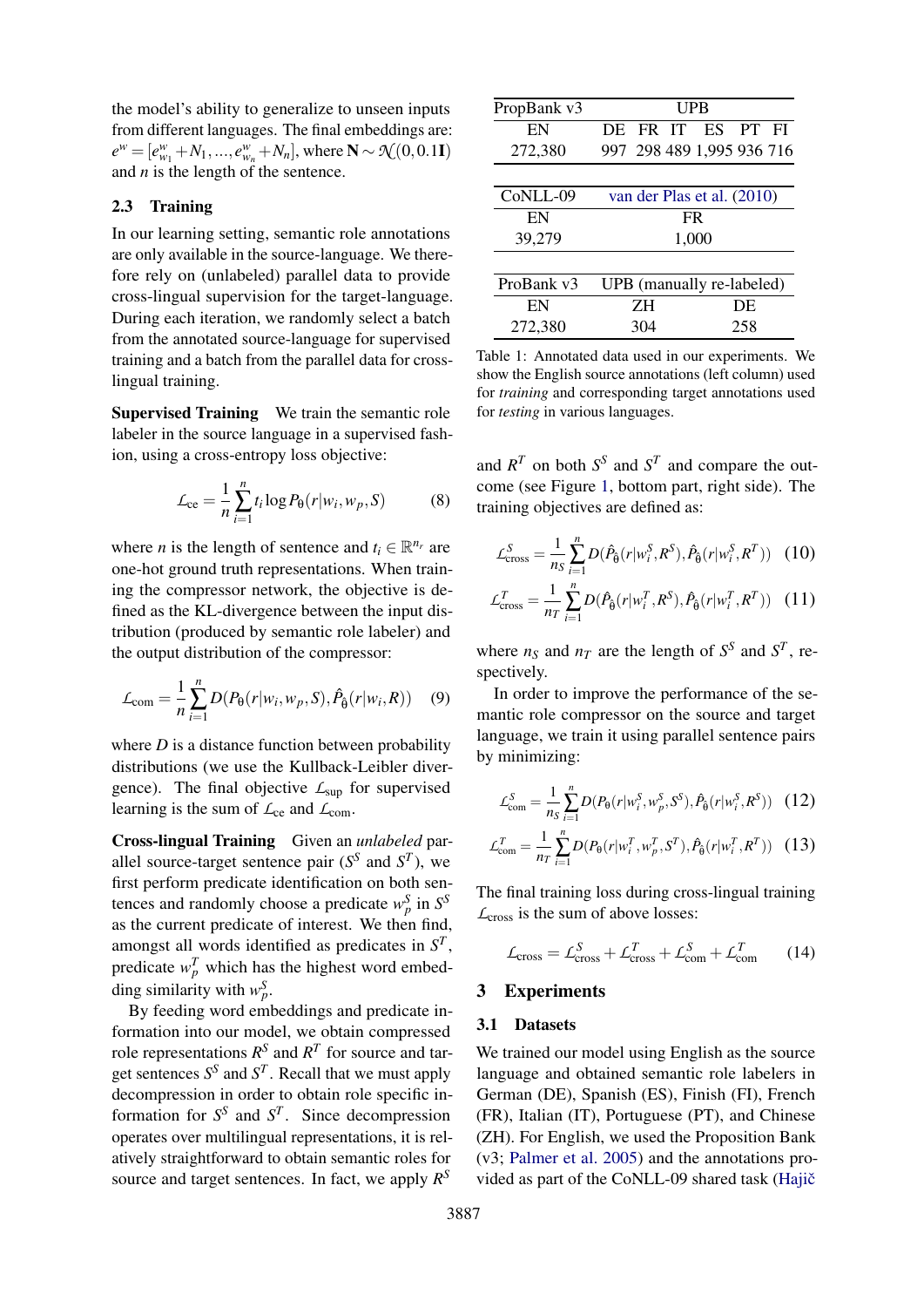[et al.,](#page-9-10) [2009\)](#page-9-10). We used the Europarl parallel corpus [\(Koehn,](#page-9-11) [2005\)](#page-9-11) for the European languages and a large-scale EN-ZH parallel corpus [\(Xu,](#page-10-11) [2019\)](#page-10-11) for Chinese. We provide details regarding the size of the parallel corpora in the Appendix. We compared our model against previous methods on the Universal Proposition Bank (UPB, v1.0; [Akbik et al.](#page-8-3) [2016\)](#page-8-3), which is built upon the Universal Dependency Treebank (UDT, v1.4) and the Proposition Bank (PB, v3.0). All languages in the UBP follow a unified dependency-based SRL annotation scheme. In order to comply with this scheme, we converted argument spans in the English Proposition Bank to dependency-based arguments by labeling the syntactic head of each span.

As UPB adopts a semi-automatic annotation procedure, it unavoidably contains a certain amount of errors. We therefore also tested our model on manually annotated datasets which are few and far between, presumably due to the labeling effort involved. An existing dataset [\(van der Plas et al.,](#page-10-9) [2010\)](#page-10-9) provides SRL labels for French following an annotation scheme similar to CoNLL-09 for En-glish (Hajič et al., [2009\)](#page-9-10). The CoNLL-09 shared task provides semantic role annotations for seven languages, but the role sets differ across languages, and it is far from trivial to unify them. To this end, we created two manual resources, by randomly sampling 258 German and 304 Chinese sentences from UPB. The manual annotation was performed by native speakers following the annotation guidelines of UPB which in turn follows the English Proposition Bank. Table [1](#page-4-0) provides a breakdown of labeled data used in our experiments.

# 3.2 Model Configuration

Our model was implemented in PyTorch and optimized using the Adam optimizer [\(Kingma and Ba,](#page-9-12) [2014\)](#page-9-12). Word embeddings were initialized using the officially released multilingual BERT (base; cased version; [Devlin et al.](#page-9-13) [2019\)](#page-9-13). The parameters of BERT are fixed during training in order to preserve the cross-lingual nature of the embeddings. Hyperparameter values (for all languages) are shown in Table [2.](#page-5-0)

# 3.3 Results on Universal Proposition Bank

We compared our model against several baselines on the UPB test set. These include two transfer methods: *Bootstrap* [\(Aminian et al.,](#page-8-5) [2017\)](#page-8-5) and *CModel* [\(Aminian et al.,](#page-8-2) [2019\)](#page-8-2), which perform annotation projection through parallel data and filter

<span id="page-5-0"></span>

| value                 |
|-----------------------|
| 768                   |
| 16                    |
| 30                    |
| 0.001                 |
| 400                   |
| 3                     |
| 300                   |
| 256                   |
| $\mathcal{D}_{\cdot}$ |
| 30                    |
| 30                    |
|                       |

Table 2: Hyperparameter settings for input and training (first block), semantic role labeler (second block) and semantic role compressor (third block).

word alignments empirically. We also report the results of two strong mixture-of-experts models which focus on combining language specific features automatically (*MOE*; [Guo et al.](#page-9-14) [2018\)](#page-9-14), and also on learning language-invariant features with a multinomial adversarial network as a shared feature extractor (*MAN-MOE*; [Chen et al.](#page-8-6) [2019\)](#page-8-6). We also include a recently proposed translation-based model (*PGN*; [Fei et al.](#page-9-4) [2020\)](#page-9-4) which performs competitively on UPB; this system directly translates the source annotated corpus into the target language, and then performs annotation projection and filtering similar to *Bootstrap* and *CModel*.

Table [3](#page-6-0) shows labeled F-scores (using automatically predicted predicate senses) on the test portion of the Universal Proposition Bank. The various languages are ordered according to their typological distance to English based on word order [\(Ahmad et al.,](#page-8-7) [2019a\)](#page-8-7) with Portuguese being closest and Finnish farthest. As can be seen, our model outperforms previous systems on DE, FR and PT, and is on average better. It is worth noting that, in addition to pretrained word-alignment tools, both *Bootstrap* and *PGN* utilize supervised part-of-speech (POS) tags for the target language. However, our model still achieves the best average F-score (61.1%) without employing any additional features. Pairwise differences in  $F_1$  between our model *MAN-MOE*, *CModel*, and *PGN*) are all statistically significant (*p* < 0.05) using stratified shuffling [\(Noreen,](#page-10-12) [1989\)](#page-10-12).

#### 3.4 Results on Human-labeled Data

As UPB annotations are semi-automatic and possibly contain projection errors, we further compared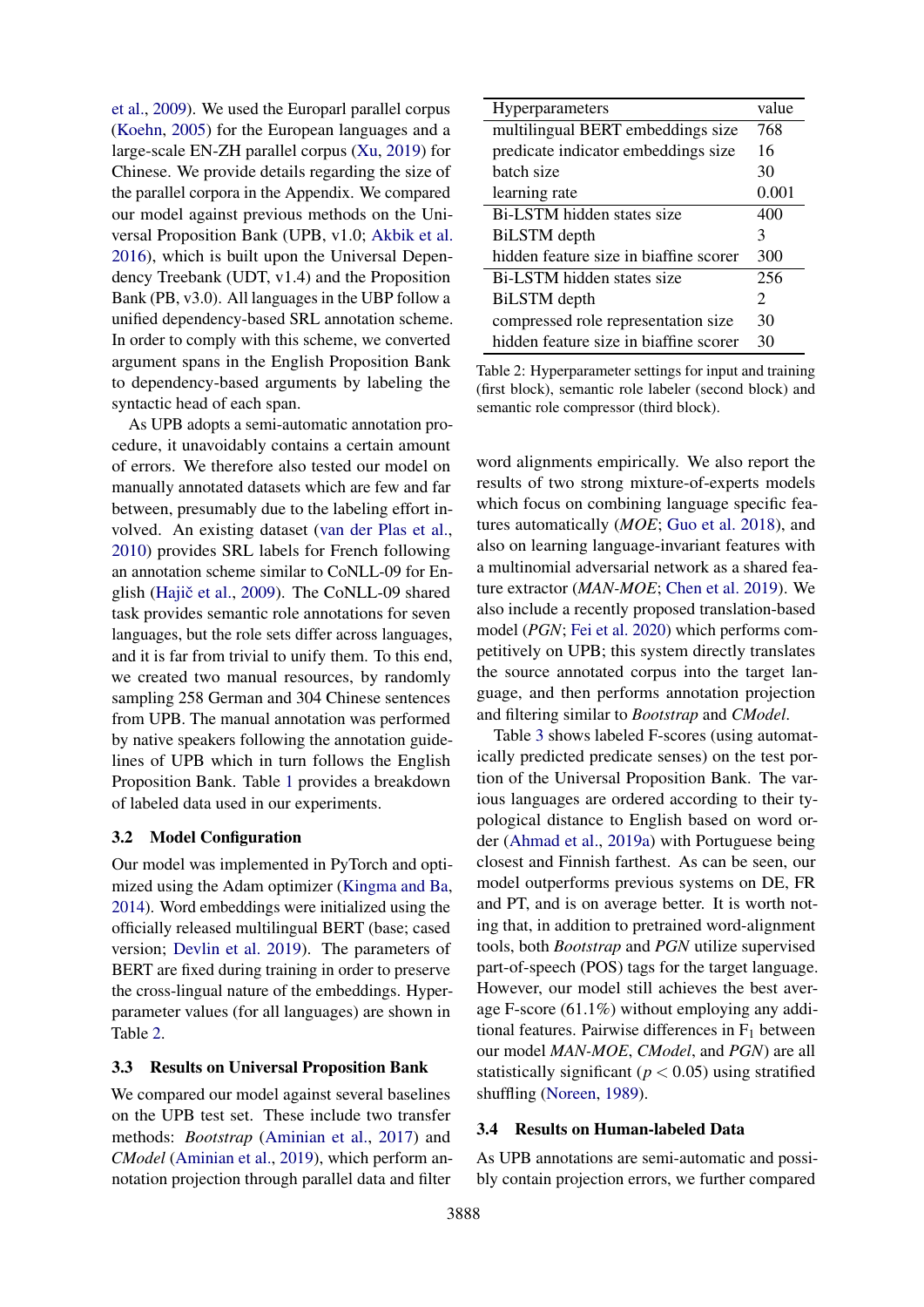<span id="page-6-0"></span>

| Models                                         |  |  | PT FR ES IT DE FI   avg                     |  |
|------------------------------------------------|--|--|---------------------------------------------|--|
| Dist. to EN 0.09 0.09 0.12 0.12 0.14 0.20 0.13 |  |  |                                             |  |
| <i>Bootstrap</i>                               |  |  | $\overline{53.963.452.252.355.053.1}\$ 55.0 |  |
| <i>CModel</i>                                  |  |  | 56.5 58.5 56.0 55.5 57.0 58.9 57.1          |  |
| MAN-MOE 55.2 65.3 62.8 57.1 64.3 52.3 59.4     |  |  |                                             |  |
| MoE                                            |  |  | 55.5 63.3 60.3 56.7 63.2 50.6 58.2          |  |
| PGN                                            |  |  | 56.0 64.8 62.5 58.7 65.0 54.5 60.3          |  |
| Ours                                           |  |  | 57.8 66.2 61.5 57.6 65.7 57.6 61.1          |  |

Table 3: Results  $(F_1)$  on UPB test sets for six languages. Results for comparison systems are taken from previous papers [\(Aminian et al.,](#page-8-2) [2019;](#page-8-2) [Fei et al.,](#page-9-4) [2020\)](#page-9-4).

<span id="page-6-1"></span>

| Models         | FR.  | DE             | ZH        | avg  |
|----------------|------|----------------|-----------|------|
| <i>CModel</i>  | 68.5 | 66.9 62.3      |           | 65.9 |
| <b>MAN-MOE</b> | 72.8 |                | 69.2 64.7 | 68.9 |
| PGN            | 73.2 | 70.1           | 65.4      | 69.5 |
| Ours           |      | 75.3 71.4 68.5 |           | 71.7 |

Table 4: Results  $(F_1)$  on manually annotated test sets for German, French, and Chinese. Pairwise differences between our model and previous systems are all statistically significant  $(p < 0.05)$  using stratified shuffling [\(Noreen,](#page-10-12) [1989\)](#page-10-12).

our model against manual annotations on French, German, and Chinese (see Table [1\)](#page-4-0). Since previous models have not provided results on these datasets, we re-implemented three strong comparison systems, i.e., *CModel*, *MAN-MOE*, and *PGN*. Details on our implementation are in the Appendix.

Our results are summarized in Table [4,](#page-6-1) where languages are ordered in terms of their word order distance to English [\(Ahmad et al.,](#page-8-7) [2019a\)](#page-8-7). We note that our approach significantly outperforms previously published models on these three languages. All systems perform best on French which is perhaps unsurprising given that it is closest to English and worst on Chinese which is least related to English. This suggests that transferring SRL annotations between languages with similar word orders could be an easier task.

# 3.5 Ablation Study and Analysis

To investigate the contribution of the semantic role compressor and cross-lingual training, we conducted a series of ablation studies on the manually annotated DE, FR, and ZH datasets. Evaluation in these experiments excludes the accuracy of predicate disambiguation, since we wish to focus on the SRL model per se.

Our experiments are summarized in Table [5.](#page-6-2) The first block shows the performance of the full model.

<span id="page-6-2"></span>

| Models                                     | DE FR ZH       |  |
|--------------------------------------------|----------------|--|
| Ours                                       | 63.4 68.8 60.4 |  |
| w/o BERT                                   | 47.7 52.6 44.5 |  |
| w/o BERT (+position)                       | 55.3 60.5 53.0 |  |
| w/o Gaussian noise                         | 61.7 66.2 57.7 |  |
| w/o cross-lingual training                 | 52.5 59.8 49.5 |  |
| w/o compressor (+attention) 51.7 59.5 47.1 |                |  |

Table 5: Ablations on manually annotated datasets.

In the second block, we assess the effect of different kinds of word representations. First, we substitute multilingual BERT embeddings with MUSE embeddings [\(Lample et al.,](#page-9-15) [2018\)](#page-9-15), which were obtained by aligning (monolingual) fastText embeddings for various languages onto a universal space. We can see that the performance of our model drops significantly. One important reason is that MUSE embeddings are not contextualized; as a result, a word appearing multiple times in the same sentence will receive the same embedding, even when it occupies different semantic roles, which in turn leads to conflicts during decompression. One solution is concatenating MUSE with word position embeddings during compression and decompression (see Appendix for details). This improves SRL performance from 47.7% (DE), 52.6% (FR), and 44.5% (ZH) to 55.3%, 60.5% and 53.0%, but is still inferior to the original model. Next, we remove Gaussian noise from the model and as can be seen there is a drop in performance indicating that it further boosts SRL accuracy.

In the third block, we remove cross-lingual training, and observe a significant drop in F-score over the full model. In order to verify the need for semantic role compression, we substitute the compressor with an attention-based module [\(Bahdanau](#page-8-8) [et al.,](#page-8-8) [2015\)](#page-8-8) and proceed to train our model as described in Section [2.3.](#page-4-1) Specifically, we obtain soft alignments and use these to weight all annotations  $P_{\theta}(r|w_i, w_p, S)$ , thereby obtaining an expectation over role assignments. The alignment module and the basic semantic role labeler are trained jointly during cross-lingual training. We can see that performance drops substantially for all three languages compared to the full model. The reason might be that the output of the semantic role labeler is noisy and attention often creates labeling conflicts (e. two words show high confidence for the same semantic role). However, our compressor can filter out this noise and resolve conflicts more effectively.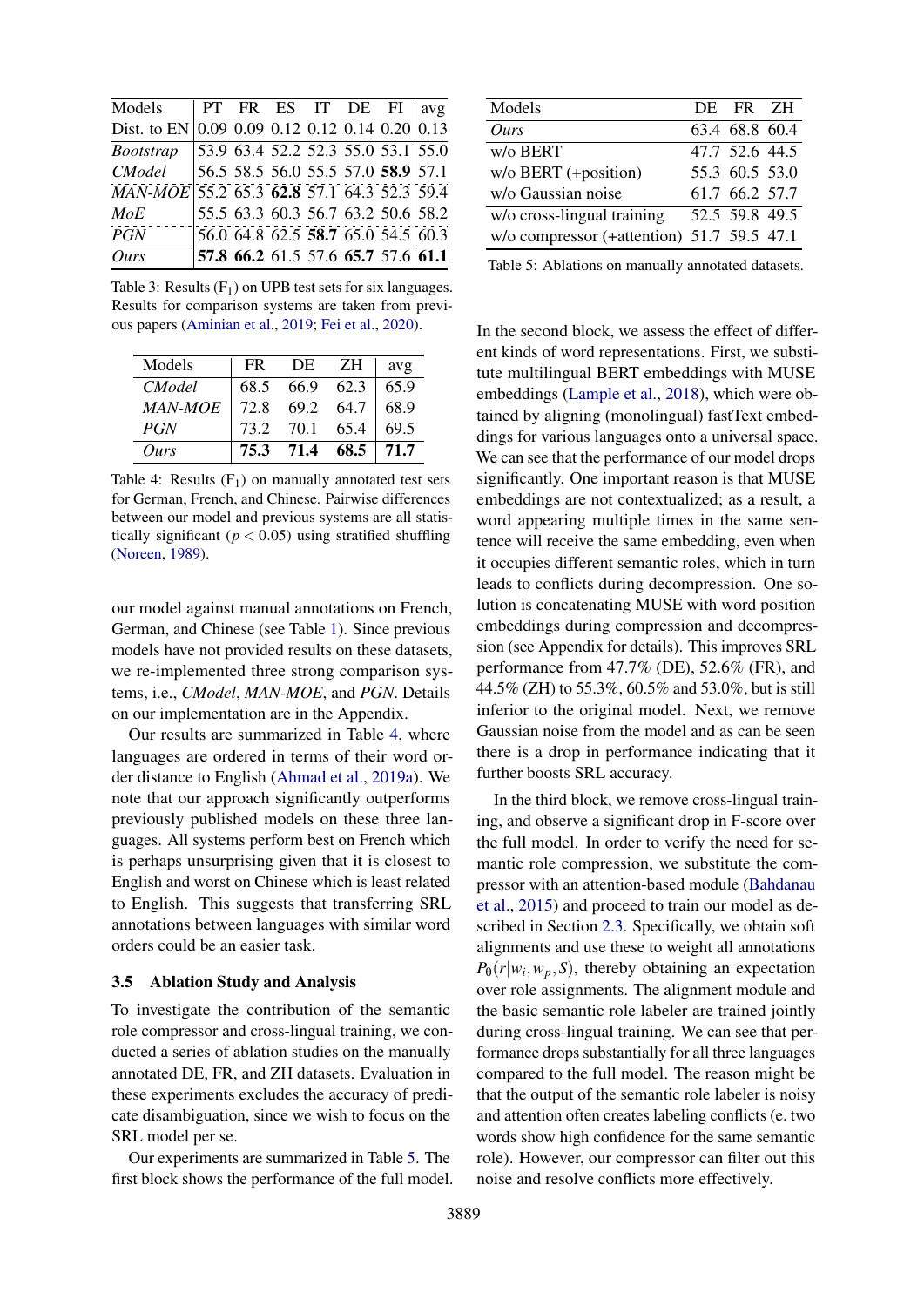<span id="page-7-0"></span>

| French         | <b>SRL</b> only | Ours | Frequency(%) |
|----------------|-----------------|------|--------------|
| A <sub>0</sub> | 71.9            | 83.6 | 26%          |
| $\mathsf{A}1$  | 65.7            | 78.8 | 37%          |
| A <sub>2</sub> | 37.8            | 43.6 | 7%           |
| $AM-*$         | 46.7            | 48.5 | 30%          |
|                |                 |      |              |
| Chinese        | <b>SRL</b> only | Ours | Frequency(%) |
| A <sub>0</sub> | 59.2            | 63.7 | 18%          |
| $\mathsf{A}1$  | 59.9            | 74.4 | 38%          |
| A <sub>2</sub> | 38.6            | 65.6 | 15%          |
| $AM-*$         | 36.0            | 37.3 | 29%          |

Table 6: Results  $(F_1)$  on French and Chinese test sets grouped by gold role labels.

In Table [6,](#page-7-0) we present model performance for French and Chinese for different (gold) role labels. We compare the full model against an *SRL only* model without cross-lingual training. As shown in Table [6,](#page-7-0) cross-lingual training improves SRL performance in French and Chinese on all semantic roles.<sup>[4](#page-7-1)</sup> For French, the most significant improvement comes from A1; for Chinese, cross-lingual training benefits labeling A1 and A2 significantly. Compared with A0, A1, and A2, the improvements on AM-\* (modifiers for current predicate) are modest for both French and Chinese. One possible reason is that the head words of A0, A1 and A2 are usually nouns or adjectives, which tend to have fixed positions in parallel sentence pairs. However, modifiers can be optional and have more varied positions within and across languages, which increases the difficulty for cross-lingual learning.

#### 4 Related Work

There has been a great deal of interest in crosslingual transfer learning for SRL (Padó and Lapata, [2009;](#page-10-13) [van der Plas et al.,](#page-10-4) [2011;](#page-10-4) [Kozhevnikov and](#page-9-6) [Titov,](#page-9-6) [2013;](#page-9-6) [Tiedemann,](#page-10-14) [2015;](#page-10-14) [Zhao et al.,](#page-10-15) [2018;](#page-10-15) [Chen et al.,](#page-8-6) [2019;](#page-8-6) [Aminian et al.,](#page-8-2) [2019;](#page-8-2) [Fei et al.,](#page-9-4) [2020\)](#page-9-4). The majority of previous work has focused on two types of approaches, namely annotation projection and model transfer.

A variety of methods have been proposed to improve the quality of annotation projections due to alignment noise. These range from word and argu-ment filtering techniques (Padó and Lapata, [2005,](#page-10-3) [2009\)](#page-10-13), to learning syntax and semantics jointly [\(van der Plas et al.,](#page-10-4) [2011\)](#page-10-4), and iterative bootstrap-

ping [\(Akbik et al.,](#page-8-9) [2015;](#page-8-9) [Aminian et al.,](#page-8-5) [2017\)](#page-8-5). In an attempt to reduce the reliance on supervised lexico-syntactic features for the target language, [Aminian et al.](#page-8-2) [\(2019\)](#page-8-2) make use of word and character features, and filter projected annotations according to projection density. Model transfer does not require parallel corpora or word alignment tools; nevertheless, it relies on accurate features such as POS tags [\(McDonald et al.,](#page-10-8) [2013\)](#page-10-8) or syntactic parse trees [\(Kozhevnikov and Titov,](#page-9-6) [2013\)](#page-9-6) to enhance the ability to generalize across languages. Adversarial training is commonly used to extract language-agnostic features thereby improving the performance of cross-lingual systems [\(Chen et al.,](#page-8-6) [2019;](#page-8-6) [Ahmad et al.,](#page-8-10) [2019b\)](#page-8-10).

Translation-based approaches have been gaining popularity in cross-lingual dependency parsing [\(Rasooli and Collins,](#page-10-6) [2015;](#page-10-6) [Tiedemann,](#page-10-14) [2015;](#page-10-14) [Con](#page-9-16)[neau et al.,](#page-9-16) [2018\)](#page-9-16) and have recently been applied to SRL [\(Fei et al.,](#page-9-4) [2020\)](#page-9-4). [Daza and Frank](#page-9-17) [\(2019b\)](#page-9-17) propose a cross-lingual encoder-decoder model that simultaneously translates *and* generates sentences with semantic role annotations in a resource-poor target language. Rather than *creating* annotations or models for a target language, other work aims to exploit the similarities between languages. [Mul](#page-10-16)[caire et al.](#page-10-16) [\(2018\)](#page-10-16) combine resources for multiple languages to create *polyglot* semantic role labelers and show that polyglot training can result in better labeling accuracy than a monolingual labeler.

An obstacle for developing cross-lingual SRL models is the absence of a unified annotation scheme for all languages. Although the CoNLL-09 shared task (Hajič et al., [2009\)](#page-9-10) provides annotations for seven languages, the labeling schemes and role sets are not shared. To this end, [van der](#page-10-9) [Plas et al.](#page-10-9) [\(2010\)](#page-10-9) build a French SRL dataset, following an annotation scheme similar to CoNLL-09 for English. Some recent cross-lingual SRL models [\(Aminian et al.,](#page-8-5) [2017,](#page-8-5) [2019;](#page-8-2) [Fei et al.,](#page-9-4) [2020\)](#page-9-4) make use of the publicly available Universal Proposition Bank (UPB; [Akbik et al.](#page-8-9) [2015;](#page-8-9) [Akbik and](#page-8-11) [Li](#page-8-11) [2016\)](#page-8-11), which annotates predicates and semantic roles following the English Proposition Bank 3.0 [\(Palmer et al.,](#page-10-0) [2005\)](#page-10-0). Since annotation projection is involved in the construction of UPB, the quality of UPB is also influenced by the quality of the parallel data, the performance of the source-language SRL model, and the accuracy of alignment tools.

<span id="page-7-1"></span><sup>&</sup>lt;sup>4</sup>The proportion of A2 in Chinese is higher than in French, as the two languages follow different annotation schemes.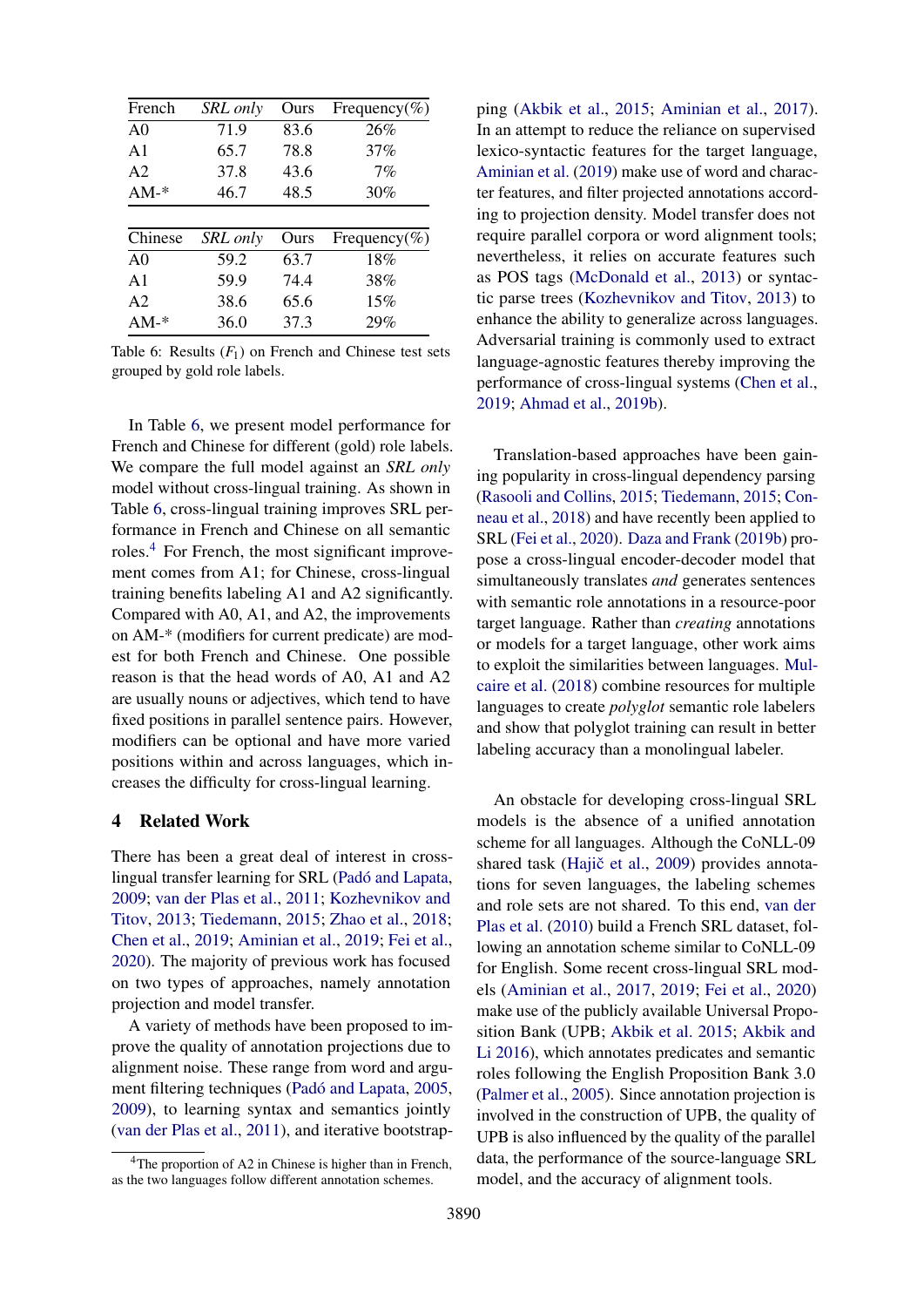## 5 Conclusions

In this paper we developed a cross-lingual SRL model and demonstrated it can effectively leverage unlabeled parallel data without relying on word alignments or any other external tools. We have also contributed two quality controlled datasets (compatible with PropBank-style guidelines) which we hope will be useful for the development of crosslingual models. Directions for future work are many and varied. Although our focus has been on dependency-based SRL, our model can be easily adapted to span-based annotations [\(Carreras and](#page-8-12) Màrquez, [2005;](#page-8-12) [Pradhan et al.,](#page-10-17) [2013\)](#page-10-17). In this case, the semantic role compressor could be modified to represent entire spans rather than just head words while decompression would remain unchanged (it would still output a probability distribution for each word over all semantic roles). We also plan to extend our framework to semi-supervised learning, where a small number of annotations might also be available in the target language.

# Acknowledgments

This work was supported by the European Research Council (award number 681760, "Translating Multiple Modalities into Text"). We thank the anonymous reviewers for their helpful feedback; we are grateful to Ling Jiang and Sabine Webber for their meticulous annotation efforts in the creation of our SRL datasets.

# References

- <span id="page-8-7"></span>Wasi Ahmad, Zhisong Zhang, Xuezhe Ma, Eduard Hovy, Kai-Wei Chang, and Nanyun Peng. 2019a. [On difficulties of cross-lingual transfer with order](https://doi.org/10.18653/v1/N19-1253) [differences: A case study on dependency parsing.](https://doi.org/10.18653/v1/N19-1253) In *Proceedings of the 2019 Conference of the North American Chapter of the Association for Computational Linguistics: Human Language Technologies, Volume 1 (Long and Short Papers)*, pages 2440–2452, Minneapolis, Minnesota. Association for Computational Linguistics.
- <span id="page-8-10"></span>Wasi Uddin Ahmad, Zhisong Zhang, Xuezhe Ma, Kai-Wei Chang, and Nanyun Peng. 2019b. [Cross](https://doi.org/10.18653/v1/K19-1035)[lingual dependency parsing with unlabeled auxil](https://doi.org/10.18653/v1/K19-1035)[iary languages.](https://doi.org/10.18653/v1/K19-1035) In *Proceedings of the 23rd Conference on Computational Natural Language Learning (CoNLL)*, pages 372–382, Hong Kong, China. Association for Computational Linguistics.
- <span id="page-8-9"></span>Alan Akbik, Laura Chiticariu, Marina Danilevsky, Yunyao Li, Shivakumar Vaithyanathan, and Huaiyu Zhu. 2015. [Generating high quality proposition Banks for](https://doi.org/10.3115/v1/P15-1039)

[multilingual semantic role labeling.](https://doi.org/10.3115/v1/P15-1039) In *Proceedings of the 53rd Annual Meeting of the Association for Computational Linguistics and the 7th International Joint Conference on Natural Language Processing (Volume 1: Long Papers)*, pages 397–407, Beijing, China. Association for Computational Linguistics.

- <span id="page-8-3"></span>Alan Akbik, Vishwajeet Kumar, and Yunyao Li. 2016. [Towards semi-automatic generation of proposition](https://doi.org/10.18653/v1/D16-1102) [Banks for low-resource languages.](https://doi.org/10.18653/v1/D16-1102) In *Proceedings of the 2016 Conference on Empirical Methods in Natural Language Processing*, pages 993–998, Austin, Texas. Association for Computational Linguistics.
- <span id="page-8-11"></span>Alan Akbik and Yunyao Li. 2016. [K-SRL: Instance](https://www.aclweb.org/anthology/C16-1058)[based learning for semantic role labeling.](https://www.aclweb.org/anthology/C16-1058) In *Proceedings of COLING 2016, the 26th International Conference on Computational Linguistics: Technical Papers*, pages 599–608, Osaka, Japan. The COL-ING 2016 Organizing Committee.
- <span id="page-8-5"></span>Maryam Aminian, Mohammad Sadegh Rasooli, and Mona Diab. 2017. Transferring semantic roles using translation and syntactic information. *arXiv preprint arXiv:1710.01411*.
- <span id="page-8-2"></span>Maryam Aminian, Mohammad Sadegh Rasooli, and Mona Diab. 2019. Cross-lingual transfer of semantic roles: From raw text to semantic roles. *arXiv preprint arXiv:1904.03256*.
- <span id="page-8-0"></span>Wilker Aziz, Miguel Rios, and Lucia Specia. 2011. Shallow semantic trees for smt. In *Proceedings of the Sixth Workshop on Statistical Machine Translation*, pages 316–322, Edinburgh, Scotland.
- <span id="page-8-8"></span>Dzmitry Bahdanau, Kyunghyun Cho, and Yoshua Bengio. 2015. Neural machine translation by jointly learning to align and translate. In *Proceedings of the 3rd International Conference on Learning Representations*, San Diego, California.
- <span id="page-8-4"></span>Rui Cai and Mirella Lapata. 2019. [Syntax-aware se](https://doi.org/10.1162/tacl_a_00272)[mantic role labeling without parsing.](https://doi.org/10.1162/tacl_a_00272) *Transactions of the Association for Computational Linguistics*, 7:343–356.
- <span id="page-8-12"></span>Xavier Carreras and Lluís Màrquez. 2005. [Introduc](https://www.aclweb.org/anthology/W05-0620)[tion to the CoNLL-2005 shared task: Semantic](https://www.aclweb.org/anthology/W05-0620) [role labeling.](https://www.aclweb.org/anthology/W05-0620) In *Proceedings of the Ninth Conference on Computational Natural Language Learning (CoNLL-2005)*, pages 152–164, Ann Arbor, Michigan. Association for Computational Linguistics.
- <span id="page-8-6"></span>Xilun Chen, Ahmed Hassan Awadallah, Hany Hassan, Wei Wang, and Claire Cardie. 2019. [Multi](https://doi.org/10.18653/v1/P19-1299)[source cross-lingual model transfer: Learning what](https://doi.org/10.18653/v1/P19-1299) [to share.](https://doi.org/10.18653/v1/P19-1299) In *Proceedings of the 57th Annual Meeting of the Association for Computational Linguistics*, pages 3098–3112, Florence, Italy. Association for Computational Linguistics.
- <span id="page-8-1"></span>Janara Christensen, Mausam, Stephen Soderland, and Oren Etzioni. 2011. An analysis of open information extraction based on semantic role labeling. In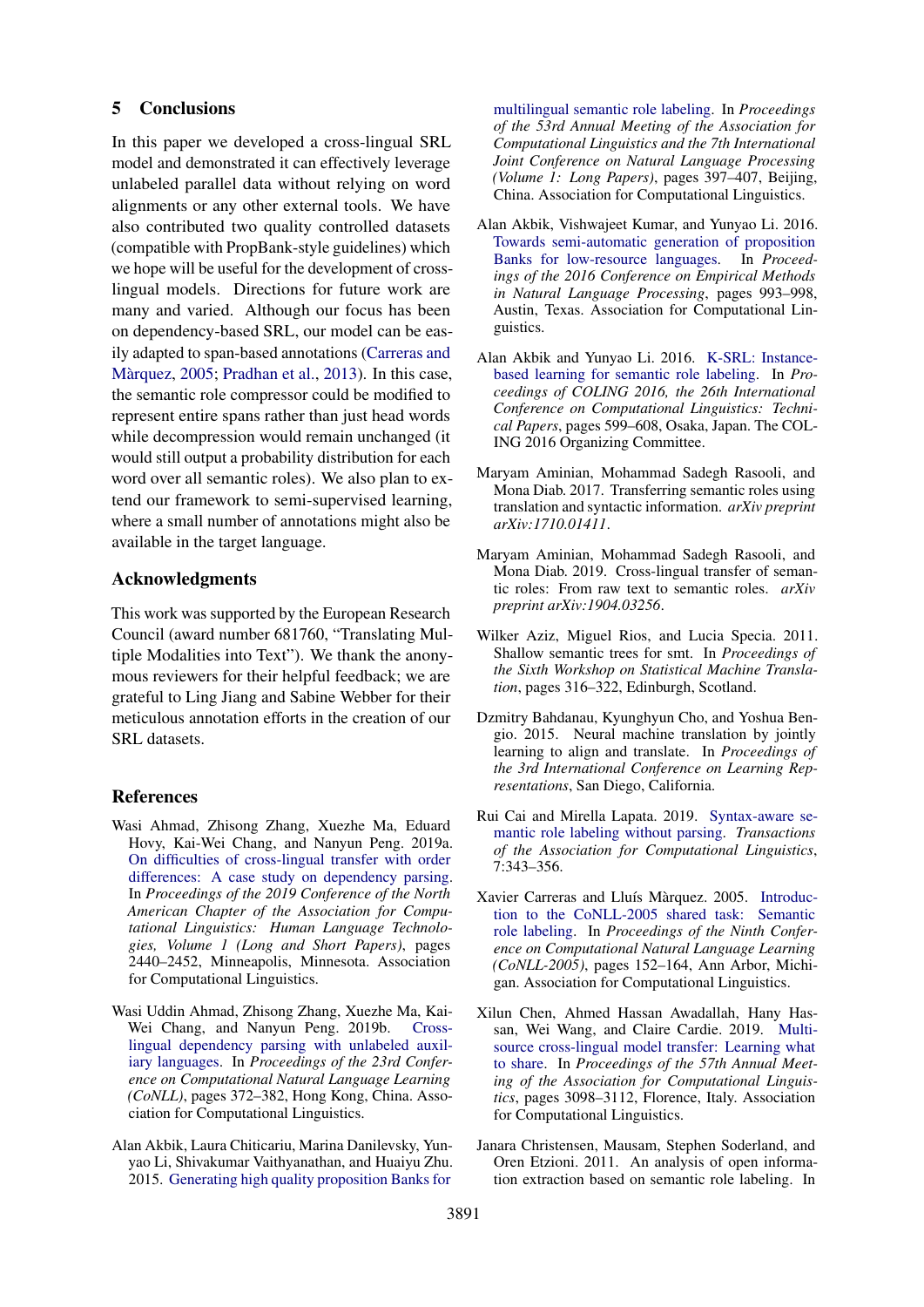*Proceedings of the 6th International Conference on Konwledge Capture*, pages 113–119, Banff, Canada.

- <span id="page-9-16"></span>Alexis Conneau, Ruty Rinott, Guillaume Lample, Adina Williams, Samuel Bowman, Holger Schwenk, and Veselin Stoyanov. 2018. [XNLI: Evaluating](https://doi.org/10.18653/v1/D18-1269) [cross-lingual sentence representations.](https://doi.org/10.18653/v1/D18-1269) In *Proceedings of the 2018 Conference on Empirical Methods in Natural Language Processing*, pages 2475–2485, Brussels, Belgium. Association for Computational Linguistics.
- <span id="page-9-5"></span>Angel Daza and Anette Frank. 2019a. [Translate](https://doi.org/10.18653/v1/D19-1056) [and label! an encoder-decoder approach for cross](https://doi.org/10.18653/v1/D19-1056)[lingual semantic role labeling.](https://doi.org/10.18653/v1/D19-1056) In *Proceedings of the 2019 Conference on Empirical Methods in Natural Language Processing and the 9th International Joint Conference on Natural Language Processing (EMNLP-IJCNLP)*, pages 603–615, Hong Kong, China. Association for Computational Linguistics.
- <span id="page-9-17"></span>Angel Daza and Anette Frank. 2019b. Translate and label! an encoder-decoder approach for crosslingual semantic role labeling. *arXiv preprint arXiv:1908.11326*.
- <span id="page-9-13"></span>Jacob Devlin, Ming-Wei Chang, Kenton Lee, and Kristina Toutanova. 2019. [BERT: Pre-training of](https://doi.org/10.18653/v1/N19-1423) [deep bidirectional transformers for language under](https://doi.org/10.18653/v1/N19-1423)[standing.](https://doi.org/10.18653/v1/N19-1423) In *Proceedings of the 2019 Conference of the North American Chapter of the Association for Computational Linguistics: Human Language Technologies, Volume 1 (Long and Short Papers)*, pages 4171–4186, Minneapolis, Minnesota. Association for Computational Linguistics.
- <span id="page-9-4"></span>Hao Fei, Meishan Zhang, and Donghong Ji. 2020. Cross-lingual semantic role labeling with highquality translated training corpus. *arXiv preprint arXiv:2004.06295*.
- <span id="page-9-14"></span>Jiang Guo, Darsh Shah, and Regina Barzilay. 2018. [Multi-source domain adaptation with mixture of ex](https://doi.org/10.18653/v1/D18-1498)[perts.](https://doi.org/10.18653/v1/D18-1498) In *Proceedings of the 2018 Conference on Empirical Methods in Natural Language Processing*, pages 4694–4703, Brussels, Belgium. Association for Computational Linguistics.
- <span id="page-9-10"></span>Jan Hajič, Massimiliano Ciaramita, Richard Johansson, Daisuke Kawahara, Maria Antònia Martí, Lluís Marquez, Adam Meyers, Joakim Nivre, Sebastian ` Padó, Jan Štěpánek, Pavel Straňák, Mihai Surdeanu, Nianwen Xue, and Yi Zhang. 2009. [The CoNLL-](https://www.aclweb.org/anthology/W09-1201)[2009 shared task: Syntactic and semantic depen](https://www.aclweb.org/anthology/W09-1201)[dencies in multiple languages.](https://www.aclweb.org/anthology/W09-1201) In *Proceedings of the Thirteenth Conference on Computational Natural Language Learning (CoNLL 2009): Shared Task*, pages 1–18, Boulder, Colorado. Association for Computational Linguistics.
- <span id="page-9-2"></span>Luheng He, Kenton Lee, Mike Lewis, and Luke Zettlemoyer. 2017. Deep semantic role labeling: What works and what's next. In *Proceedings of the 55th*

*Annual Meeting of the Association for Computational Linguistics (Volume 1: Long Papers)*, pages 473–483, Vancouver, Canada.

- <span id="page-9-7"></span>Shexia He, Zuchao Li, and Hai Zhao. 2019. [Syntax](https://doi.org/10.18653/v1/D19-1538)[aware multilingual semantic role labeling.](https://doi.org/10.18653/v1/D19-1538) In *Proceedings of the 2019 Conference on Empirical Methods in Natural Language Processing and the 9th International Joint Conference on Natural Language Processing (EMNLP-IJCNLP)*, pages 5350–5359, Hong Kong, China. Association for Computational Linguistics.
- <span id="page-9-8"></span>Sepp Hochreiter and Jürgen Schmidhuber. 1997. Long short-term memory. *Neural Computation*, 9:1735– 1780.
- <span id="page-9-1"></span>Atif Khan, Naomie Salim, and Yogan Jaya Kumar. 2015. A framework for multi-document abstractive summarization based on semantic role labelling. *Applied Soft Computing*, 30:737–747.
- <span id="page-9-12"></span>Diederik P Kingma and Jimmy Ba. 2014. Adam: A method for stochastic optimization. *arXiv preprint arXiv:1412.6980*.
- <span id="page-9-11"></span>Philipp Koehn. 2005. Europarl: A parallel corpus for statistical machine translation. In *MT summit*, volume 5, pages 79–86. Citeseer.
- <span id="page-9-6"></span>Mikhail Kozhevnikov and Ivan Titov. 2013. Crosslingual transfer of semantic role labeling models. In *Proceedings of the 51st Annual Meeting of the Association for Computational Linguistics (Volume 1: Long Papers)*, pages 1190–1200.
- <span id="page-9-15"></span>Guillaume Lample, Alexis Conneau, Marc'Aurelio Ranzato, Ludovic Denoyer, and Hervé Jégou. 2018. Word translation without parallel data.
- <span id="page-9-9"></span>Zihan Liu, Jamin Shin, Yan Xu, Genta Indra Winata, Peng Xu, Andrea Madotto, and Pascale Fung. 2019. [Zero-shot cross-lingual dialogue systems with trans](https://doi.org/10.18653/v1/D19-1129)[ferable latent variables.](https://doi.org/10.18653/v1/D19-1129) In *Proceedings of the 2019 Conference on Empirical Methods in Natural Language Processing and the 9th International Joint Conference on Natural Language Processing (EMNLP-IJCNLP)*, pages 1297–1303, Hong Kong, China. Association for Computational Linguistics.
- <span id="page-9-0"></span>Diego Marcheggiani, Joost Bastings, and Ivan Titov. 2018. Exploiting semantics in neural machine translation with graph convolutional networks. In *Proceedings of the the 16th Annual Conference of the North American Chapter of the Association for Computational Linguistics: Human Language Technologies (NAACL-HLT 2018)*, New Orleans, US.
- <span id="page-9-3"></span>Diego Marcheggiani, Anton Frolov, and Ivan Titov. 2017. A simple and accurate syntax-agnostic neural model for dependency-based semantic role labeling. In *Proceedings of the 21st Conference on Computational Natural Language Learning (CoNLL 2017)*, pages 411–420, Vancouver, Canada.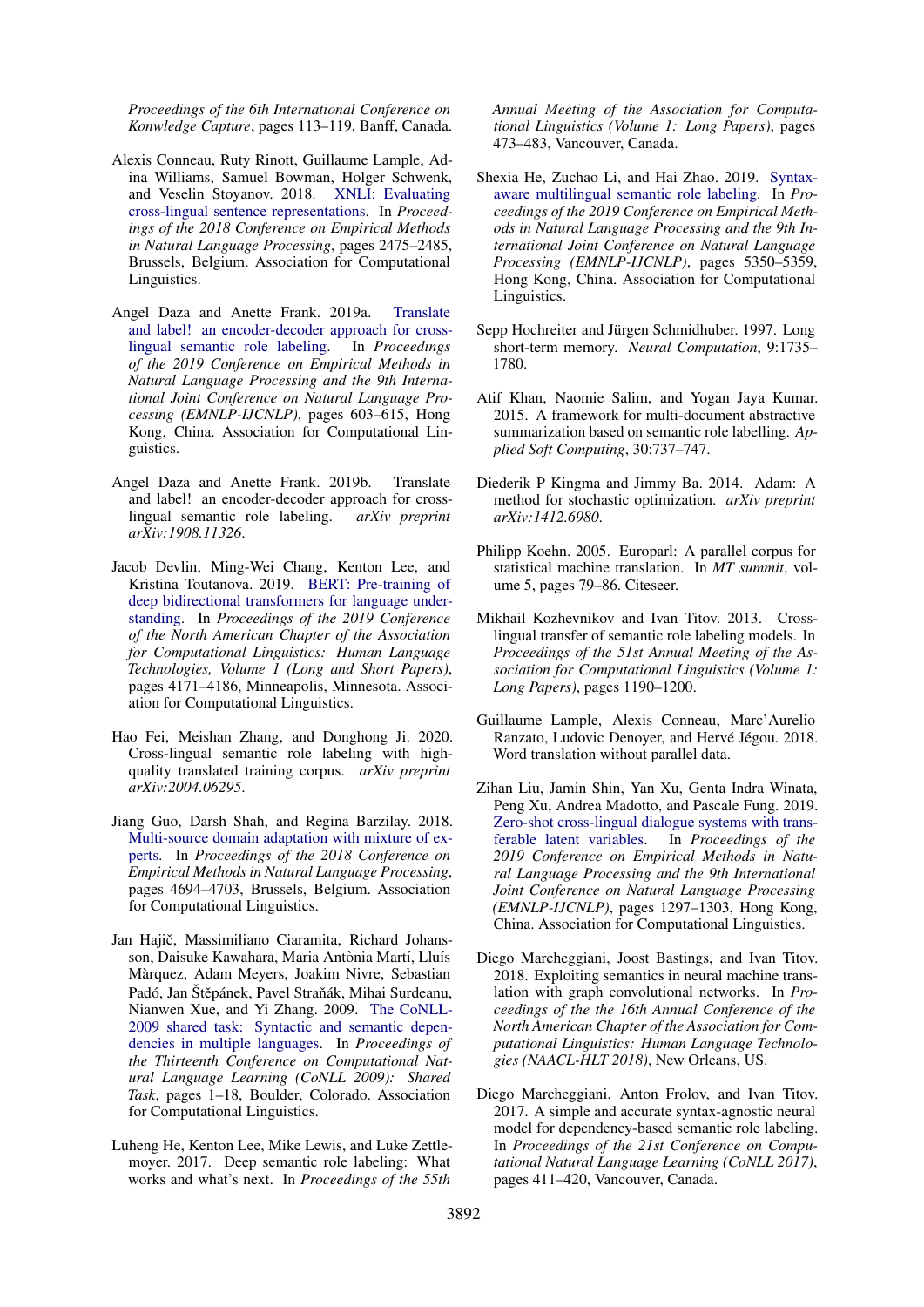- <span id="page-10-8"></span>Ryan McDonald, Joakim Nivre, Yvonne Quirmbach-Brundage, Yoav Goldberg, Dipanjan Das, Kuzman Ganchev, Keith Hall, Slav Petrov, Hao Zhang, Oscar Täckström, Claudia Bedini, Núria Bertomeu Castelló, and Jungmee Lee. 2013. [Uni](https://www.aclweb.org/anthology/P13-2017)[versal dependency annotation for multilingual pars](https://www.aclweb.org/anthology/P13-2017)[ing.](https://www.aclweb.org/anthology/P13-2017) In *Proceedings of the 51st Annual Meeting of the Association for Computational Linguistics (Volume 2: Short Papers)*, pages 92–97, Sofia, Bulgaria. Association for Computational Linguistics.
- <span id="page-10-16"></span>Phoebe Mulcaire, Swabha Swayamdipta, and Noah A. Smith. 2018. [Polyglot semantic role labeling.](https://doi.org/10.18653/v1/P18-2106) In *Proceedings of the 56th Annual Meeting of the Association for Computational Linguistics (Volume 2: Short Papers)*, pages 667–672, Melbourne, Australia. Association for Computational Linguistics.
- <span id="page-10-12"></span>Eric W Noreen. 1989. *Computer-intensive methods for testing hypotheses*. Wiley New York.
- <span id="page-10-3"></span>Sebastian Padó and Mirella Lapata. 2005. Crosslinguistic projection of role-semantic information. In *Proceedings of the conference on human language technology and empirical methods in natural language processing*, pages 859–866. Association for Computational Linguistics.
- <span id="page-10-13"></span>Sebastian Padó and Mirella Lapata. 2009. Crosslingual annotation projection for semantic roles. *Journal of Artificial Intelligence Research*, 36:307– 340.
- <span id="page-10-0"></span>Marth Palmer, Daniel Gildea, and Paul Kingsbury. 2005. The proposition bank: An annotated corpus of semantic roles. *Computational Linguistics*, 31(1):71–106.
- <span id="page-10-4"></span>Lonneke van der Plas, Paola Merlo, and James Henderson. 2011. [Scaling up automatic cross-lingual](https://www.aclweb.org/anthology/P11-2052) [semantic role annotation.](https://www.aclweb.org/anthology/P11-2052) In *Proceedings of the 49th Annual Meeting of the Association for Computational Linguistics: Human Language Technologies*, pages 299–304, Portland, Oregon, USA. Association for Computational Linguistics.
- <span id="page-10-9"></span>Lonneke van der Plas, Tanja Samardzic, and Paola ´ Merlo. 2010. [Cross-lingual validity of PropBank in](https://www.aclweb.org/anthology/W10-1814) [the manual annotation of French.](https://www.aclweb.org/anthology/W10-1814) In *Proceedings of the Fourth Linguistic Annotation Workshop*, pages 113–117, Uppsala, Sweden. Association for Computational Linguistics.
- <span id="page-10-17"></span>Sameer Pradhan, Alessandro Moschitti, Nianwen Xue, Hwee Tou Ng, Anders Björkelund, Olga Uryupina, Yuchen Zhang, and Zhi Zhong. 2013. Towards robust linguistic analysis using ontonotes. In *Proceedings of the Seventeenth Conference on Computational Natural Language Learning*, pages 143–152.
- <span id="page-10-6"></span>Mohammad Sadegh Rasooli and Michael Collins. 2015. [Density-driven cross-lingual transfer of dependency](https://doi.org/10.18653/v1/D15-1039) [parsers.](https://doi.org/10.18653/v1/D15-1039) In *Proceedings of the 2015 Conference on Empirical Methods in Natural Language Processing*, pages 328–338, Lisbon, Portugal. Association for Computational Linguistics.
- <span id="page-10-10"></span>Michael Roth and Mirella Lapata. 2016. Neural semantic role labeling with dependency path embeddings. In *Proceedings of the 54th Annual Meeting of the Association for Computational Linguistics (Volume 1: Long Papers)*, pages 1192–1202, Berlin, Germany.
- <span id="page-10-7"></span>Swabha Swayamdipta, Miguel Ballesteros, Chris Dyer, and Noah A. Smith. 2016. [Greedy, joint syntactic](https://doi.org/10.18653/v1/K16-1019)[semantic parsing with stack LSTMs.](https://doi.org/10.18653/v1/K16-1019) In *Proceedings of The 20th SIGNLL Conference on Computational Natural Language Learning*, pages 187–197, Berlin, Germany. Association for Computational Linguistics.
- <span id="page-10-5"></span>Oscar Täckström, Ryan McDonald, and Jakob Uszkoreit. 2012. [Cross-lingual word clusters for direct](https://www.aclweb.org/anthology/N12-1052) [transfer of linguistic structure.](https://www.aclweb.org/anthology/N12-1052) In *Proceedings of the 2012 Conference of the North American Chapter of the Association for Computational Linguistics: Human Language Technologies*, pages 477– 487, Montréal, Canada. Association for Computational Linguistics.
- <span id="page-10-14"></span>Jörg Tiedemann. 2015. Improving the cross-lingual projection of syntactic dependencies. In *Proceedings of the 20th Nordic Conference of Computational Linguistics, NODALIDA 2015, May 11- 13, 2015, Vilnius, Lithuania*, 109, pages 191–199. Linköping University Electronic Press.
- <span id="page-10-11"></span>Bright Xu. 2019. [Nlp chinese corpus: Large scale chi](https://doi.org/10.5281/zenodo.3402023)[nese corpus for nlp.](https://doi.org/10.5281/zenodo.3402023)
- <span id="page-10-1"></span>Wajdi Zaghouani, Mona Diab, Aous Mansouri, Sameer Pradhan, and Martha Palmer. 2010. [The revised Ara](https://www.aclweb.org/anthology/W10-1836)[bic PropBank.](https://www.aclweb.org/anthology/W10-1836) In *Proceedings of the Fourth Linguistic Annotation Workshop*, pages 222–226, Uppsala, Sweden. Association for Computational Linguistics.
- <span id="page-10-15"></span>Han Zhao, Shanghang Zhang, Guanhang Wu, Geoffrey J Gordon, et al. 2018. Multiple source domain adaptation with adversarial learning.
- <span id="page-10-2"></span>Jie Zhou and Wei Xu. 2015. End-to-end learning of semantic role labeling using recurrent neural networks. In *Proceedings of the 53rd Annual Meeting of the Association for Computational Linguistics and the 7th International Joint Conference on Natural Language Processing (Volume 1: Long Papers)*, pages 1127–1137, Beijing, China.

# A Positional Features

When using non-contextualized MUSE embeddings (see the ablation study in Section 3.5), we resort to position embeddings to distinguish words appearing multiple times in the same sentence. Unlike standard transformers where positional features are bound to word indices, the positional features we used for word  $w_i$  just record the number of words which are same as *w<sup>i</sup>* and appeared before *w<sup>i</sup>* (shown in Figure [2\)](#page-11-0).